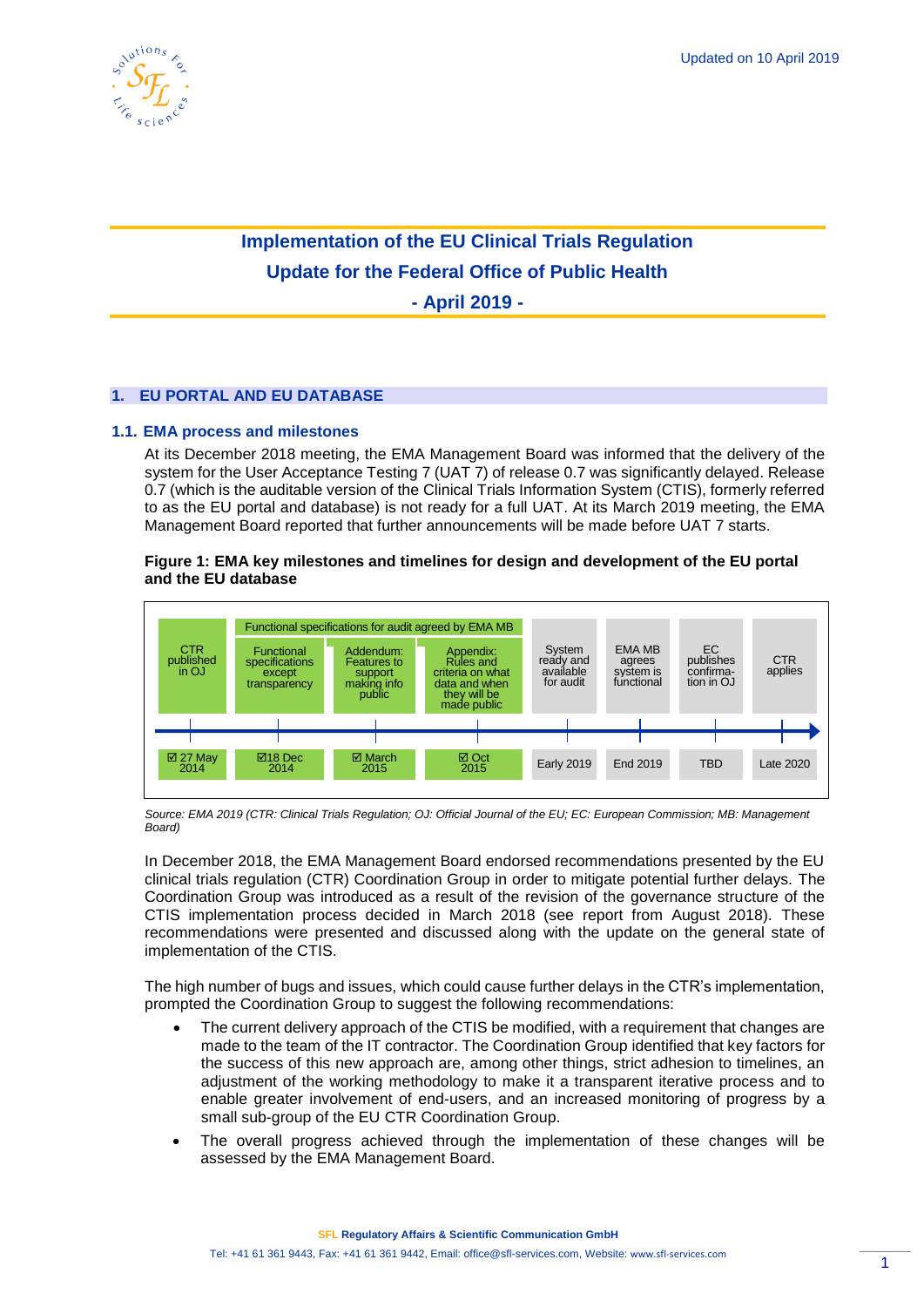

• Supported by the Commission, the EMA was tasked with preparing a fallback solution in case such progress is deemed insufficient.

At its March 2019 meeting, the EMA Management Board reported that the restructuring of the CTIS delivery contract will allow the system to enter a phase of iterative, agile development as of June 2019.

Separately, the Belgian Federal Agency for Medicines and Health Products (FAMHP) reported on 23 January 2019 that the EMA is preparing a list containing future CTIS change requests based on the feedback received during UAT 6 and through workshops held with Member States. Such changes are prioritized following the "Moscow Technique", i.e. requests are grouped in Must haves, Should haves, Could haves, Would not haves. The FAMHP reported that this exercise has already been repeated several times.

## **1.2. User Acceptance Testing**

A pre-UAT of release 0.7 was conducted in November 2018. Spanning from 5 to 13 November 2018, this exercise involved, among other actors, representatives of Member States, sponsors and developers. These stakeholders were able, for the first time, to complete end-to-end business scenarios and to discuss their findings directly with developers. This pre-UAT round helped identify bugs and issues; in view of their large number, the delivery of the system for the UAT 7 was significantly delayed, as reported in section [1.1.](#page-0-0)

Separately, the FAMHP provided details on the characteristics of UAT 7 in a presentation dated 23 January 2019. This round of testing will consist of two weeks of on-site and four weeks of off-site testing. The latter, whose findings will also be taken into account during the audit, is designed to test scripts that cannot be covered during the on-site testing due to limited time resources. The scripts, which were being finalized in January 2019, required a substantial amount of work. They are said to cover steps from the initial submission to the publication of clinical trials and to reflect "daily work" conducted in the CTIS, including substantial modifications and the adding of an extra Member States in a given trial.

## **1.3. Implementation in Belgium**

On 23 January 2019, the FAMHP reported on its CTR pilot project. A new version of the [guidance](https://www.afmps.be/sites/default/files/content/ctr_pilot_project_guidance_for_sponsors_v_6.0_28-02-2019_2.pdf)  [document](https://www.afmps.be/sites/default/files/content/ctr_pilot_project_guidance_for_sponsors_v_6.0_28-02-2019_2.pdf) dated 25 February 2019 for sponsors taking part in the Belgian CTR pilot was released.

| <b>Phases</b>                                                                       | Number of<br>applications | Average timeline from submission<br>to final decision** | Average timeline from submission<br>to fulfilment of all conditions** |
|-------------------------------------------------------------------------------------|---------------------------|---------------------------------------------------------|-----------------------------------------------------------------------|
| Initial applications                                                                |                           |                                                         |                                                                       |
| Phase I                                                                             | 8                         | 38                                                      | 54                                                                    |
| Phase I ATMP                                                                        | 1                         | 66                                                      | 66                                                                    |
| Phase II-IV                                                                         | 29                        | 54                                                      | 62                                                                    |
| Applications for substantial modifications                                          |                           |                                                         |                                                                       |
| Phase I                                                                             | 2                         | 23                                                      | 23                                                                    |
| Phase I ATMP                                                                        | 2                         | 23                                                      | 23                                                                    |
| Phase II-IV                                                                         | 35                        | 29                                                      | 36                                                                    |
| *This data reflects the situation on 31 December 2018; **Reported in number of days |                           |                                                         |                                                                       |

#### **Figure 2: Overview of mean total timelines (between submission and final decision or until all conditions met) of the FAMHP pilot project\***

*Source: FAMHP, The BE CTR Pilot Project, 23 January 2019 (ATMP: Advanced Therapy Medicinal Product)*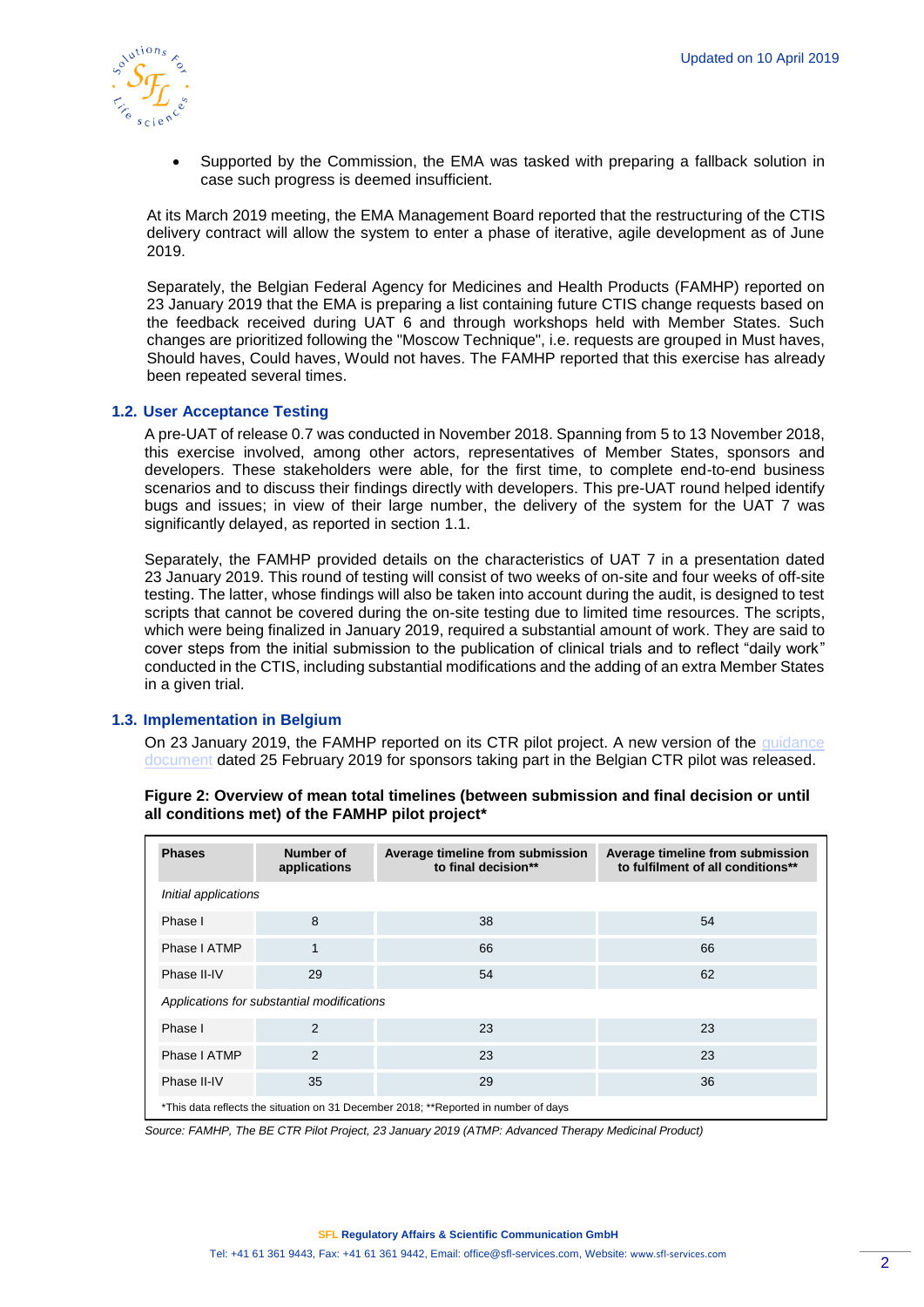

The main changes implemented in the document concern aspects such as: the role of the clinical trials site in the submission process, data protection based on the EU General Data Protection Regulation, and the timelines for multiple types of trials.

The FAMHP [reported](https://www.afmps.be/sites/default/files/content/ctr_pilot_info_session_23-01-2019_0.zip) on its pilot activities until the end of 2018: 77 final decisions were issued over the course of the years 2017 and 2018, comprising 38 related to initial dossier applications and 39 to substantial modifications. Of note, 31 of the 38 initial dossier applications were processed in 2018. It was also reported that nine decisions were under review in January 2019 and that ten initial applications were planned to be reviewed in February 2019.

The FAMHP also reported on the average applications processing timelines, which are summarized in figure 2. By the end of this year, the FAMHP aims to have accrued 50% of all clinical trials applications to be submitted as part of the pilot.

#### **1.4. Implementation in France**

On 19 February 2019, the French National Agency for Medicines and Health Products Safety (ANSM) announced that it extended its fast track clinical authorization program to ATMPs. This fast track program was launched in October 2018 in order to improve application processing times and to prepare for the CTR's coming into application (see report from December 2018). An updated guidance [document](https://www.ansm.sante.fr/content/download/150999/1985443/version/2/file/AEC_DOC020A+v02_Practical_guide_Fast+track_18022019-EN.pdf) for applicants was released on 15 February 2019.

## **1.5. Implementation in Germany**

The German Federal Institute for Drugs and Medical Devices (BfArM) released an update on its pilot project in view of preparing for the implementation of the CTR. The German pilot started in October 2015 (see report from May 2016, April and August 2018 for interim details on the pilot). BfArM reported that, in view of gaining experience in clinical trials cooperation at the European level, it and German ECs will cooperate with the Austrian Agency for Health and Food Safety (AGES). A joint evaluation of two pilot procedures is to be carried out; each country will take the lead of one procedure. The agencies were seeking interested sponsors.

#### **1.6. Implementation in Italy**

In February 2019, a draft decree was approved by the Italian Government in view of, among other things, adapting the Italian legislation to the CTR. This draft decree implements law [No. 3/2018](https://www.gazzettaufficiale.it/eli/id/2018/1/31/18G00019/sg) on clinical trials of medicines for human use, which entered into force on 15 February 2018, and gave the mandate to the Italian authorities to legislate on the matter. The text was still to be discussed by the Italian Parliament at the time.

#### **1.7. Implementation in the UK/Brexit**

This section gives an update on recent developments on four themes and highlights their relevance in relation to the CTR, i.e. UK's clinical trials pilot project, the possible transition period, the future relationship between both parties and the relocation of the EMA from London to Amsterdam.

#### **UK's pilot project**

The UK National Health Service (NHS) Health Research Authority (HRA) is running a pilot project entitled the "combined ways of working pilot" (see report from August and December 2018). It reported on its website in its last update on 5 April 2019 that ten ECs are participating in the pilot. In addition, the NHS HRA updated several documents and pages, including its [FAQ](https://www.hra.nhs.uk/planning-and-improving-research/policies-standards-legislation/clinical-trials-investigational-medicinal-products-ctimps/combined-ways-working-pilot/faqs/) on the pilot project and its application dossier [guidance](https://www.hra.nhs.uk/documents/1563/Application_dossier_guidance_v2.2_003.pdf) for sponsors.

#### **Outlook on a possible transition period**

Amid the uncertainty surrounding the details of Brexit, the UK released various documents to address the topic of clinical trials. In [guidance](https://www.gov.uk/guidance/guidance-on-registration-of-clinical-trials-for-investigational-medicinal-products-and-publication-of-summary-results) published on 20 March 2019, the UK Government emphasized that, if the CTR does not enter into application before it leaves the EU, it "will align where possible with the CTR without delay when it does come into force in the EU, subject to parliamentary approval". The document also reports that the UK will have its own equivalent clinical trials "hub" by the time the CTIS goes live. In a separate [guidance](https://www.gov.uk/government/publications/further-guidance-note-on-the-regulation-of-medicines-medical-devices-and-clinical-trials-if-theres-no-brexit-deal) first released on 3 January 2019, the UK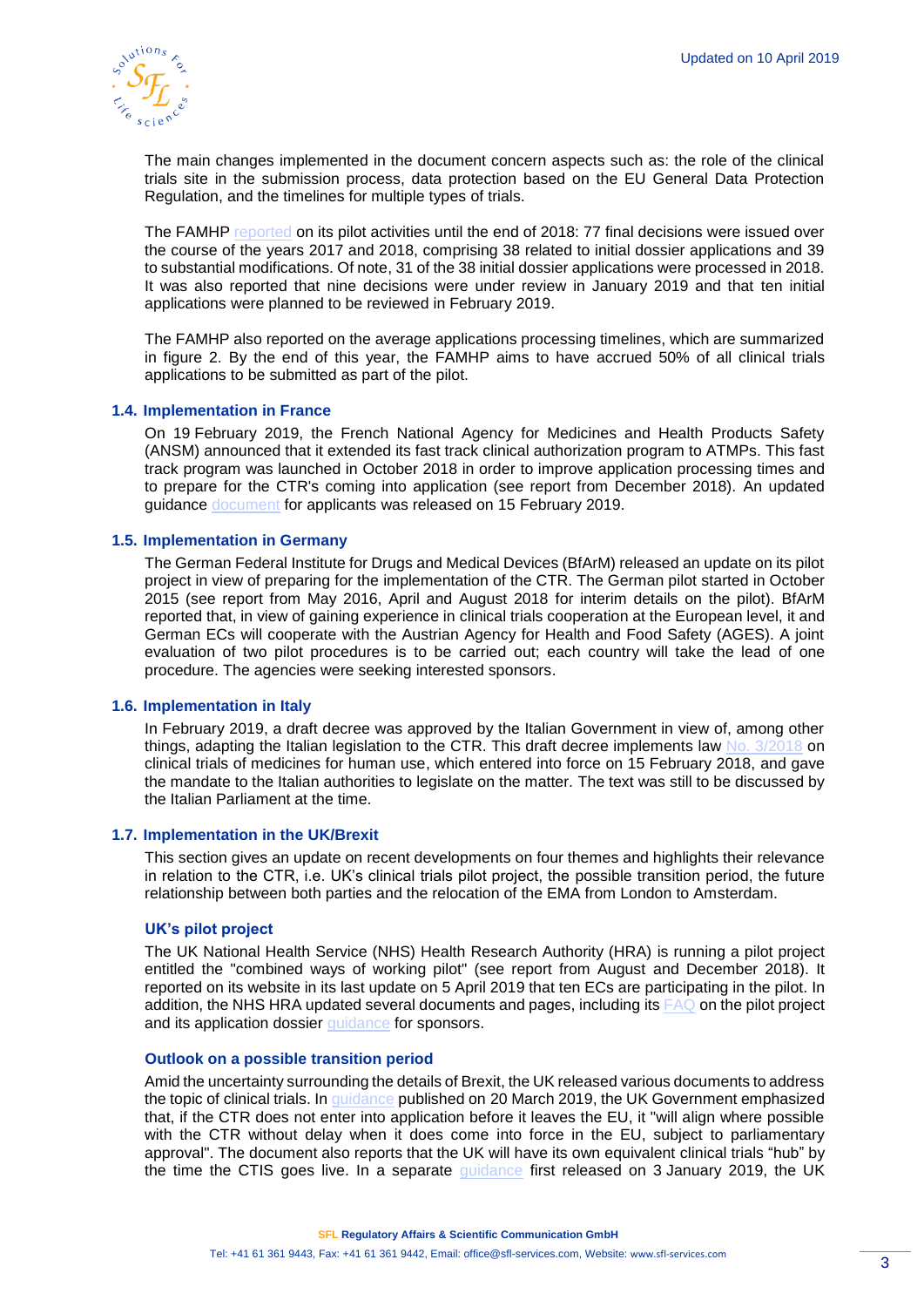

Medicines and Healthcare products Regulatory Agency (MHRA) states that, in a no-deal scenario, the UK "will re-align with the parts of the EU's CTR legislation that are within the UK's control". The public commitment to aligning with the CTR follows the publication of a [policy paper](https://www.gov.uk/government/publications/clinical-trials-transparency-government-response-to-the-science-and-technology-committees-inquiry/government-response-to-the-house-of-commons-science-and-technology-committee-report-on-research-integrity-clinical-trials-transparency) on 22 February 2019 by the UK Department of Health and Social Care that recommends, among other things, that the UK should "explicitly commit to introducing the clinical trials transparency requirements" laid out in the CTR.

In the context of its preparation for a possible no-deal scenario, the UK also released contingency [legislation](https://www.gov.uk/government/news/contingency-legislation-covering-regulation-of-medicines-and-medical-devices-in-a-no-deal-scenario) on 24 January 2019 covering, among other things, clinical trials in the UK.

On 10 April 2019, the EU agreed to postpone the Brexit date until 31 October 2019. The UK could also leave the EU earlier, should its Parliament pass the current withdrawal agreement, although it is worth noting, this has already been rejected three times. In addition, if the UK is still a Member of the EU on 23-26 May 2019 (the date of the European Parliament elections) and has not ratified the withdrawal agreement by 22 May 2019, it will be required to leave the EU on 1 June 2019, if it does not hold elections to the European Parliament.

## **Future relationship between the UK and the EU**

At the time this report was prepared, talks were ongoing in the UK and the EU on the possibility of implementing changes to the political declaration on the future relationship between the EU and the UK, endorsed by the European Council on 25 November 2018. The declaration provides an outline of the principles that will govern the relationship between both parties after a potential transition period (see report from December 2018). The formal negotiation process will commence as soon as possible after the UK's withdrawal from the EU. It is worth noting that the EU's chief Brexit negotiator, Michel Barnier, has made clear that the beginning of the talks on the future relationship is conditional to finding a satisfactory solution to the border issue between Ireland and Northern Ireland. The agreement on the future relationship will have a direct impact on how and when the UK will be able to cooperate with the EU in the area of clinical trials, following Brexit.

## **Relocation of the EMA**

Since 11 March 2019, the EMA operates from its temporary location, the Spark building, in Amsterdam (see report from December 2018). In its business continuity [plan](https://www.ema.europa.eu/en/documents/other/european-medicines-agency-brexit-preparedness-business-continuity-plan_en.pdf) released on 23 January 2019, the EMA highlights that projects with legal deadlines, such as clinical trials, are matters of its highest priority. It is unclear how this may affect the implementation of the CTIS.

## **2. CLINICAL TRIAL SAFETY REPORTING**

At its December 2018 meeting, the EMA Management Board was informed that release 0.9 of the CTIS, which includes functionalities relevant to safety reporting (see report from August 2018), is progressing as originally planned.

## **3. ADOPTION OF IMPLEMENTING ACTS, DELEGATED ACTS AND GUIDELINES**

On 10 April 2019, the European Commission released a [document](https://ec.europa.eu/health/sites/health/files/files/documents/qa_clinicaltrials_gdpr_en.pdf) entitled ["Question and Answers](https://ec.europa.eu/health/sites/health/files/files/documents/qa_clinicaltrials_gdpr_en.pdf)  [on the interplay between the Clinical Trials Regulation and the General Data Protection Regulation](https://ec.europa.eu/health/sites/health/files/files/documents/qa_clinicaltrials_gdpr_en.pdf)  [\(GDPR\)".](https://ec.europa.eu/health/sites/health/files/files/documents/qa_clinicaltrials_gdpr_en.pdf) In addition to the interplay of the GDPR with the CTR, the document also explains the current situation with the Clinical Trials Directive.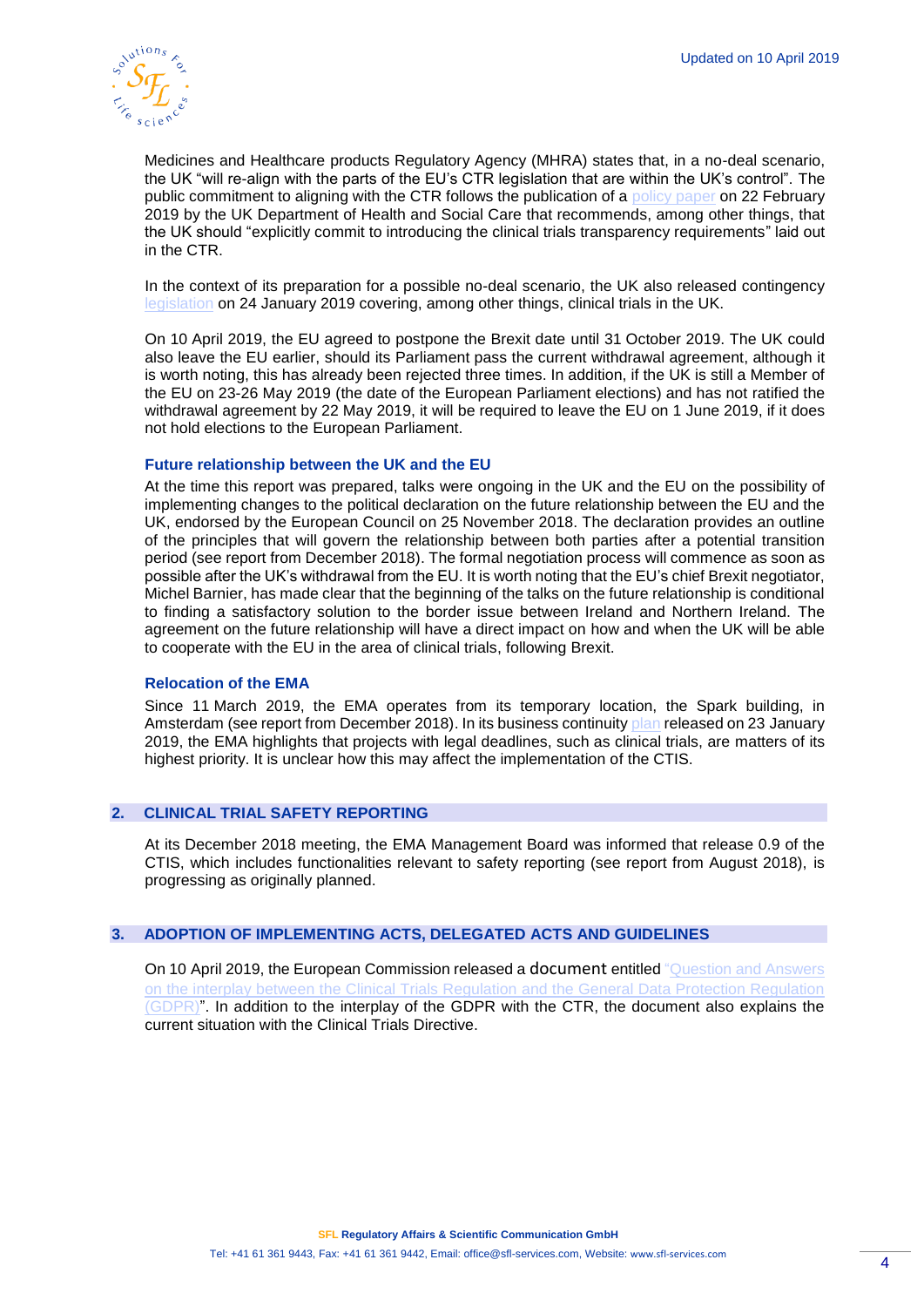

## **4. BACKGROUND**

## **4.1. EU Clinical Trials Regulation**

In the future, clinical trials in the EU will be uniformly regulated by the EU Regulation [\(No 536/2014\)](http://eur-lex.europa.eu/legal-content/EN/TXT/PDF/?uri=CELEX:32014R0536&from=EN) on clinical trials with medicinal products (CTR). Under the CTR, the authorization procedure will be harmonized in the EU. According to the current Clinical Trials Directive [\(2001/20/EC\)](http://eur-lex.europa.eu/legal-content/EN/TXT/?qid=1498489090986&uri=CELEX:32001L0020), sponsors of a multinational clinical trial must submit separate applications to the authorities and ethics committees of each participating EU Member State, in the local language and with different application forms.

In the future, one single application per multinational trial will be submitted by the sponsor via an online portal (EU portal) run by the EMA. The CTR entered into force on 16 June 2014 and will apply as soon as the EU portal is fully functional.

#### **4.2. Implementation of the CTR**

After the CTR's entry into force on 16 June 2014, the following implementation work is envisaged:

- **EU portal and EU database:** in collaboration with the EU Member States and the European Commission, the EMA will set up and maintain an EU portal and an EU database at Union level. Furthermore, it will draw up the functional specifications for the portal and database, together with the timeframe for their implementation (Articles 80 - 82 CTR).
- **EudraVigilance database:** the EMA will set up and maintain an electronic database for safety reporting (Article 40 CTR), which would be a module of the existing EudraVigilance database.
- **Secondary legislation:** the Commission has the power to adopt implementing acts, delegated acts (Chapter XVII of the CTR) and guidelines.

## **5. SOURCES**

• ANSM, Clinical trials on medicinal products submitted to the ANSM as part of the Fast-Track procedure, Practical Information Guide for Applicants, Test phase - August 2019, 18 February 2019;

[https://www.ansm.sante.fr/content/download/150999/1985443/version/2/file/AEC\\_DOC020A+v02\\_](https://www.ansm.sante.fr/content/download/150999/1985443/version/2/file/AEC_DOC020A+v02_Practical_guide_Fast+track_18022019-EN.pdf) [Practical\\_guide\\_Fast+track\\_18022019-EN.pdf,](https://www.ansm.sante.fr/content/download/150999/1985443/version/2/file/AEC_DOC020A+v02_Practical_guide_Fast+track_18022019-EN.pdf) last accessed on 9 April 2019.

• ANSM, L'ANSM élargit le périmètre du dispositif accéléré d'autorisation d'essais cliniques (Fast Track) aux essais à design complexe et aux Médicament de Thérapie Innovante (MTI) - Point d'Information, 19 February 2019; [https://www.ansm.sante.fr/S-informer/Points-d-information-Points-d-information/L-ANSM-elargit-le](https://www.ansm.sante.fr/S-informer/Points-d-information-Points-d-information/L-ANSM-elargit-le-perimetre-du-dispositif-accelere-d-autorisation-d-essais-cliniques-Fast-Track-aux-essais-a-design-complexe-et-aux-Medicament-de-Therapie-Innovante-MTI-Point-d-Information)[perimetre-du-dispositif-accelere-d-autorisation-d-essais-cliniques-Fast-Track-aux-essais-a-design](https://www.ansm.sante.fr/S-informer/Points-d-information-Points-d-information/L-ANSM-elargit-le-perimetre-du-dispositif-accelere-d-autorisation-d-essais-cliniques-Fast-Track-aux-essais-a-design-complexe-et-aux-Medicament-de-Therapie-Innovante-MTI-Point-d-Information)[complexe-et-aux-Medicament-de-Therapie-Innovante-MTI-Point-d-Information,](https://www.ansm.sante.fr/S-informer/Points-d-information-Points-d-information/L-ANSM-elargit-le-perimetre-du-dispositif-accelere-d-autorisation-d-essais-cliniques-Fast-Track-aux-essais-a-design-complexe-et-aux-Medicament-de-Therapie-Innovante-MTI-Point-d-Information) last accessed on 9

April 2019. • BfArM, Gemeinsames Pilotprojekt von Bundesoberbehörden und Ethik-Kommissionen zur

Bearbeitung von Anträgen klinischer Prüfungen mit Humanarzneimitteln entsprechend der Verordnung (EU) Nr. 536/2014 unter gleichzeitiger Berücksichtigung der gesetzlichen Vorgaben von Arzneimittelgesetz und GCP-Verordnung, 2019,

https://www.bfarm.de/DE/Arzneimittel/Arzneimittelzulassung/KlinischePruefung/Pilotprojekt/ node.h [tml,](https://www.bfarm.de/DE/Arzneimittel/Arzneimittelzulassung/KlinischePruefung/Pilotprojekt/_node.html) last accessed on 9 April 2019.

• Department of Health & Social Care, Government response to the House of Commons Science and Technology Committee report on research integrity: clinical trials transparency, policy paper, 22 February 2019;

[https://www.gov.uk/government/publications/clinical-trials-transparency-government-response-to](https://www.gov.uk/government/publications/clinical-trials-transparency-government-response-to-the-science-and-technology-committees-inquiry/government-response-to-the-house-of-commons-science-and-technology-committee-report-on-research-integrity-clinical-trials-transparency)[the-science-and-technology-committees-inquiry/government-response-to-the-house-of-commons-](https://www.gov.uk/government/publications/clinical-trials-transparency-government-response-to-the-science-and-technology-committees-inquiry/government-response-to-the-house-of-commons-science-and-technology-committee-report-on-research-integrity-clinical-trials-transparency)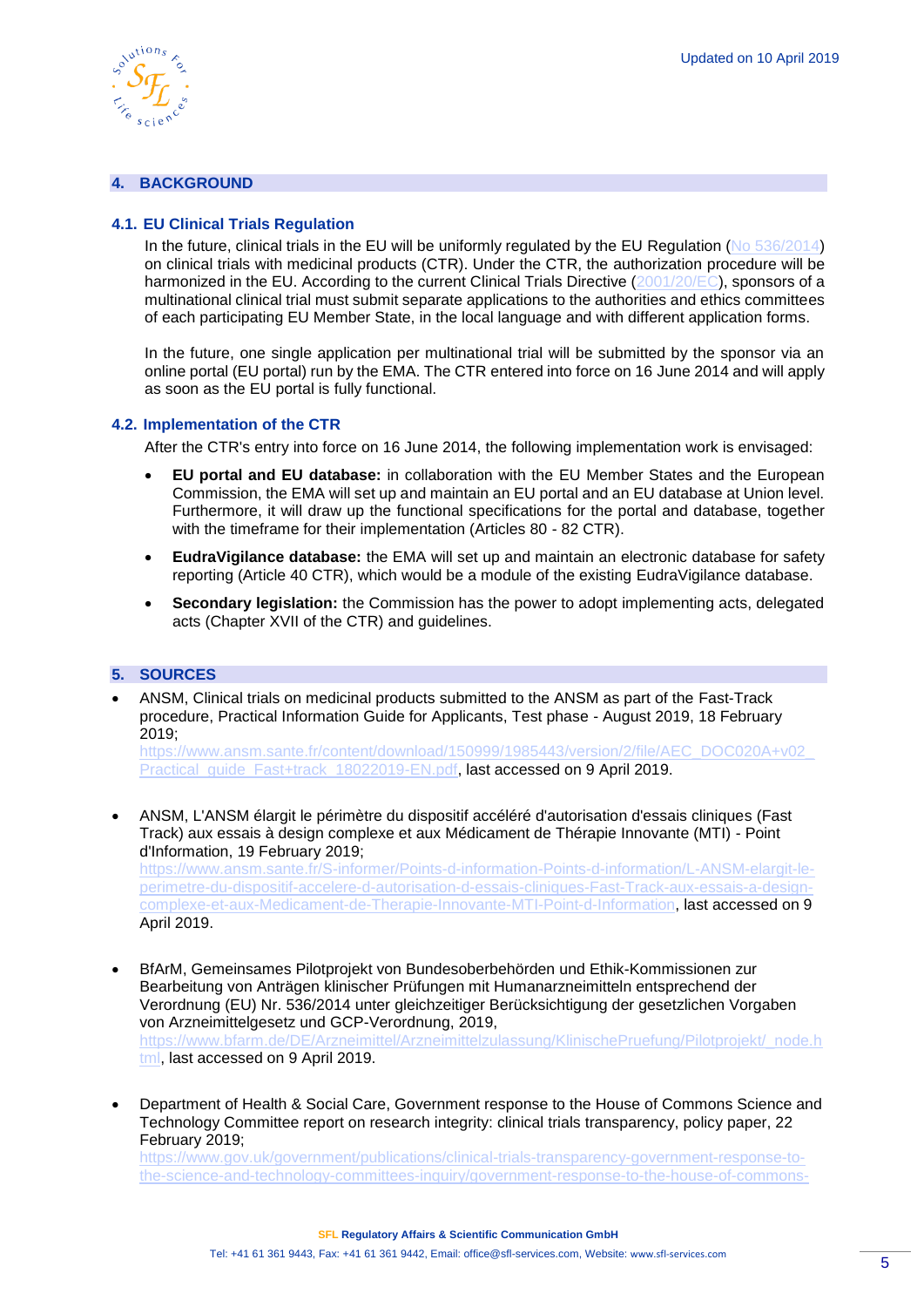

[science-and-technology-committee-report-on-research-integrity-clinical-trials-transparency,](https://www.gov.uk/government/publications/clinical-trials-transparency-government-response-to-the-science-and-technology-committees-inquiry/government-response-to-the-house-of-commons-science-and-technology-committee-report-on-research-integrity-clinical-trials-transparency) last accessed on 9 April 2019.

- EMA, EMA management Board: highlights of March 2019 meeting, 22 March 2019; [https://www.ema.europa.eu/en/documents/press-release/ema-management-board-highlights](https://www.ema.europa.eu/en/documents/press-release/ema-management-board-highlights-march-2019-meeting_en.pdf)[march-2019-meeting\\_en.pdf,](https://www.ema.europa.eu/en/documents/press-release/ema-management-board-highlights-march-2019-meeting_en.pdf) last accessed on 9 April 2019.
- EMA, EMA relocation updates, 23 January 2019; [https://www.ema.europa.eu/en/news/ema-relocation-updates,](https://www.ema.europa.eu/en/news/ema-relocation-updates) last accessed on 9 April 2019.
- EMA, Minutes of the 102nd meeting of the Management Board, 22 February 2019; [https://www.ema.europa.eu/en/documents/minutes/minutes-102nd-meeting-management](https://www.ema.europa.eu/en/documents/minutes/minutes-102nd-meeting-management-board_en.pdf)board en.pdf, last accessed on 9 April 2019.
- European Commission, Management Plan 2019, Ref. Ares(2018)6521246, 12 February 2019; [https://ec.europa.eu/info/sites/info/files/management-plan-sante-2019\\_en.pdf,](https://ec.europa.eu/info/sites/info/files/management-plan-sante-2019_en.pdf) last accessed on 9 April 2019.
- European Commission, Question and Answers on the interplay between the Clinical Trials Regulation and the General Data Protection Regulation, 10 April 2019; [https://ec.europa.eu/health/sites/health/files/files/documents/qa\\_clinicaltrials\\_gdpr\\_en.pdf,](https://ec.europa.eu/health/sites/health/files/files/documents/qa_clinicaltrials_gdpr_en.pdf) last accessed on 16 April 2019.
- FAMHP, Presentations to Stakeholders dated 23 January 2019, January 2019; [https://www.afmps.be/sites/default/files/content/ctr\\_pilot\\_info\\_session\\_23-01-2019\\_0.zip,](https://www.afmps.be/sites/default/files/content/ctr_pilot_info_session_23-01-2019_0.zip) last accessed on 9 April 2019.
- FAMHP, Voluntary Joint pilot between FAMHP, the College, accredited Ethics Committees and sponsors for processing of applications for the authorisation of clinical trials and substantial modifications on medicinal products for human use in accordance with the spirit of the Regulation (EU) No 536/2014 and of the law on CTR, Version 6.0, 25 February 2019; [https://www.afmps.be/sites/default/files/content/ctr\\_pilot\\_project\\_guidance\\_for\\_sponsors\\_v\\_6.0\\_28-](https://www.afmps.be/sites/default/files/content/ctr_pilot_project_guidance_for_sponsors_v_6.0_28-02-2019_2.pdf) 02-2019 2.pdf, last accessed on 9 April 2019.
- Gazetta Ufficiale, Legge 11 gennaio 2018, n. 3: Delega al Governo in materia di sperimentazione clinica di medicinali nonche' disposizioni per il riordino delle professioni sanitarie e per la dirigenza sanitaria del Ministero della salute, GU Serie Generale n.25 del 31-01-2018; [https://www.gazzettaufficiale.it/eli/id/2018/1/31/18G00019/sg,](https://www.gazzettaufficiale.it/eli/id/2018/1/31/18G00019/sg) last accessed on 9 April 2019.
- MHRA, Contingency legislation covering regulation of medicines and medical devices in a no deal scenario, 24 January 2019; [https://www.gov.uk/government/news/contingency-legislation-covering-regulation-of-medicines-and](https://www.gov.uk/government/news/contingency-legislation-covering-regulation-of-medicines-and-medical-devices-in-a-no-deal-scenario)[medical-devices-in-a-no-deal-scenario,](https://www.gov.uk/government/news/contingency-legislation-covering-regulation-of-medicines-and-medical-devices-in-a-no-deal-scenario) last accessed on 9 April 2019.
- MHRA, Further guidance note on the regulation of medicines, medical devices and clinical trials if there's no Brexit deal, first published on 3 January 2019; [https://www.gov.uk/government/publications/further-guidance-note-on-the-regulation-of-medicines](https://www.gov.uk/government/publications/further-guidance-note-on-the-regulation-of-medicines-medical-devices-and-clinical-trials-if-theres-no-brexit-deal)[medical-devices-and-clinical-trials-if-theres-no-brexit-deal,](https://www.gov.uk/government/publications/further-guidance-note-on-the-regulation-of-medicines-medical-devices-and-clinical-trials-if-theres-no-brexit-deal) last accessed on 9 April 2019.
- MHRA, Guidance on registration of clinical trials for investigational medicinal products and publication of summary results, 20 March 2019; [https://www.gov.uk/guidance/guidance-on-registration-of-clinical-trials-for-investigational-medicinal-](https://www.gov.uk/guidance/guidance-on-registration-of-clinical-trials-for-investigational-medicinal-products-and-publication-of-summary-results)